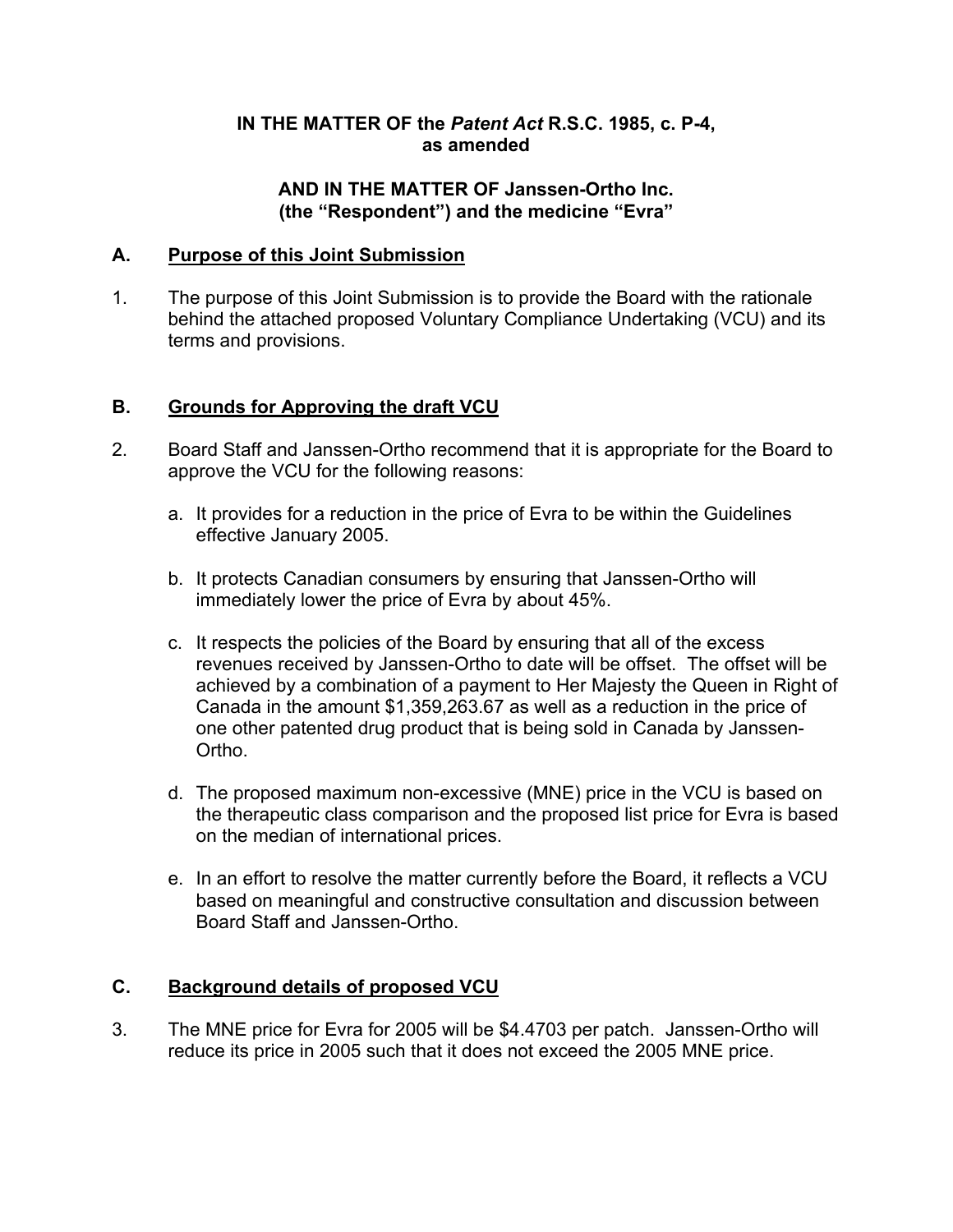This price is calculated using the Therapeutic Class Comparison (TCC) test established for the introductory period October to December 2002, and applying the CPI factors for 2003, 2004 and 2005.

| October to December 2002 | \$4.2133 |
|--------------------------|----------|
| 2003                     | \$4.3313 |
| 2004                     | \$4,4113 |
| 2005                     | \$4,4703 |

The above result occurs in the course of the application of the Guidelines. A MNE price is determined in the introductory period. Following this period, a patentee's price would be presumed to be excessive if its price exceeded the MNE price adjusted for the Consumer Price Index.

4. Janssen-Ortho will lower its list price from \$8.33 to \$4.67 per patch effective on or before March 1, 2005.

 The proposed \$4.67 list price is calculated based on the median international price noted in the Statement of Allegations of Board Staff for the year 2004 and adjusted for CPI in 2005. Since then it has been determined that the actual median international price is lower. Board Staff and Janssen-Ortho have agreed that for the purposes of this negotiated settlement it would not be necessary nor appropriate to review the median international price.

- 5. The inclusion in the VCU of references to the list price and the MNE price represents an approach that reflects the two possible price tests for category 3 new medicines under the Guidelines - the TCC and the median international price. While the Guidelines do not require this approach, it is consistent with the spirit of the Guidelines and the factors set out in the *Patent Act*. This approach reflects a negotiated compromise on behalf of both parties and incorporates elements that are fundamental to their positions.
- 6. Janssen-Ortho will offset excess revenues it may have received from the sale of Evra in the following manner. Janssen-Ortho will make a payment of \$1,359,263.67 to Her Majesty the Queen in Right of Canada. This amount represents the cumulative excess revenues accrued from the date of first sale to June 30, 2004. The balance of excess revenues remaining (estimated to be approximately \$2 million) for the reporting period of July 1 to December 31, 2004 will be offset by reducing the price of one of the company's patented medicines in 2005. Janssen-Ortho has identified the patented medicine. Once the amount to be repaid for the July to December 2004 period is calculated, this information and the details of the price reduction will be made public. This is to occur by the end of February 2005. Any balance of excess revenues not offset by the price reduction as at December 31, 2005 will be offset through a further payment to Her Majesty the Queen in Right of Canada by January 31, 2006.
- 7. Janssen-Ortho will ensure that the price of Evra remains within the Guidelines as